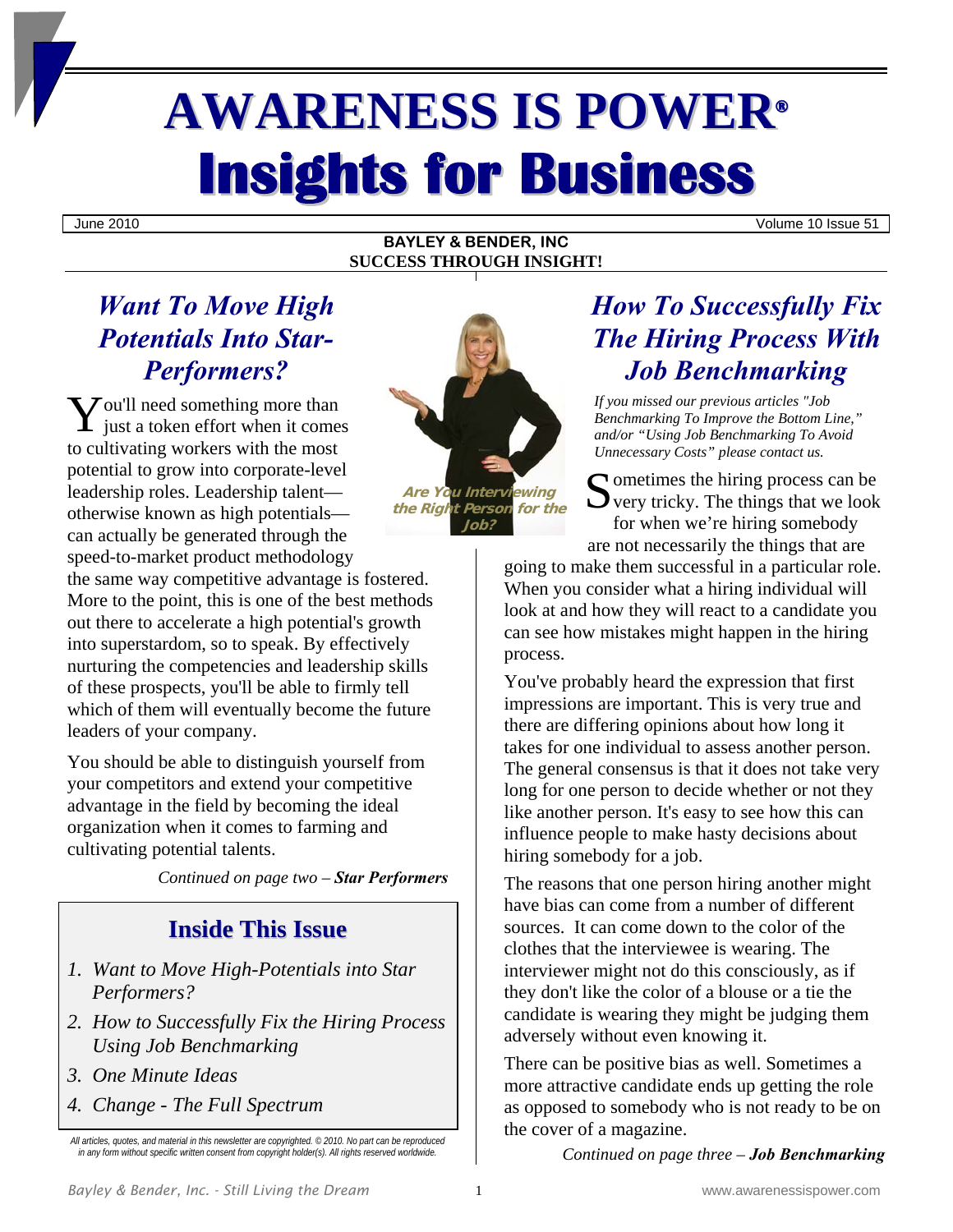# *Continued from page one – Star Performers*

To be true, the demand for these possible star performers is rapidly outgrowing the supply, so you must be prudent when handling this issue. Active focus on recognizing and developing these diamonds in the rough is certainly commendable,

but very few businesses are able to accomplish this task in an effective manner.

# **Studies and Profiles of High Potential Development**



#### The Corporate

Leadership Council conducted a recent survey that revealed a rather interesting issue: about seventyfive percent of organizations around the world aren't confident in their capabilities when it comes to effectively staffing leadership positions for star performers for the next half decade. Furthermore, this conference board study discloses that only thirty-four percent of businesses are reliable in terms of identifying high potentials during the early parts of their career, so it's basically up to the employees in the remaining sixty-six percent of companies to perform well in order to be recognized. In short, less than half of all enterprises worldwide are actually helping to nurture their high potentials from the very start.

In contrast, firms that are able to recognize and improve high-potential employees have been shown to garner immense shareholder returns simply because they are able to make the most out of their human resources. In fact, any company that's efficient enough to optimize and streamline their assets—especially their workers—should do quite well in their chosen market. Meanwhile, a Hewitt Associates study of U.S. conglomerates suggests that those who exert a modicum of effort when it comes to developing high potentials do perform in the seventy-fifth percentile or higher for TSR or total shareholder returns. These higher results are indicative of why it's important to track and improve the performance of your would-be star performers.

## **Potential Star Performer Assessments**

*Continued on next column –* 

In order to consistently achieve measurable success in terms of high-potential employee development, a corporation must be willing to engage in a quality program that regularly identifies and develops the desired abilities and traits of their best workers. Using assessments to identify the attributes, competencies, behaviors, & motivators will give you (and the employee) great insights as to what it will take to turn them into a star performer.

High potentials have a tendency to be better than the rest of their peers and achieve stellar results comparable to those who've had more work experience than them. In order to examine them properly and move them into star performer status, managers must use multiple methods of assessment, compare the outcomes with known criteria that are linked with a particular leadership level, and communicate clearly their objectives for

these special workers. Only the true star performers will be able to face this challenging stage of their career as they attempt to prove their worth, set goals, and comprehend their environment.



~ Written by our associate Gary Sorrell. Copyright protected worldwide, all rights reserved. Sorrell Associates, LLC

*Don't be afraid to give your best to what seemingly are small jobs. Every time you conquer one it makes you that much stronger. If you do the little jobs well, the big ones will tend to take care of themselves.*  ~Dale Carnegie

# *Postage Stamps to Help Shelter Animals*

Now you can buy stamps at the post office that help buy food for shelter pets. You can also order them online. This is a great thing to spread around. Could you please forward to your contacts?



www.stampstotherescue.com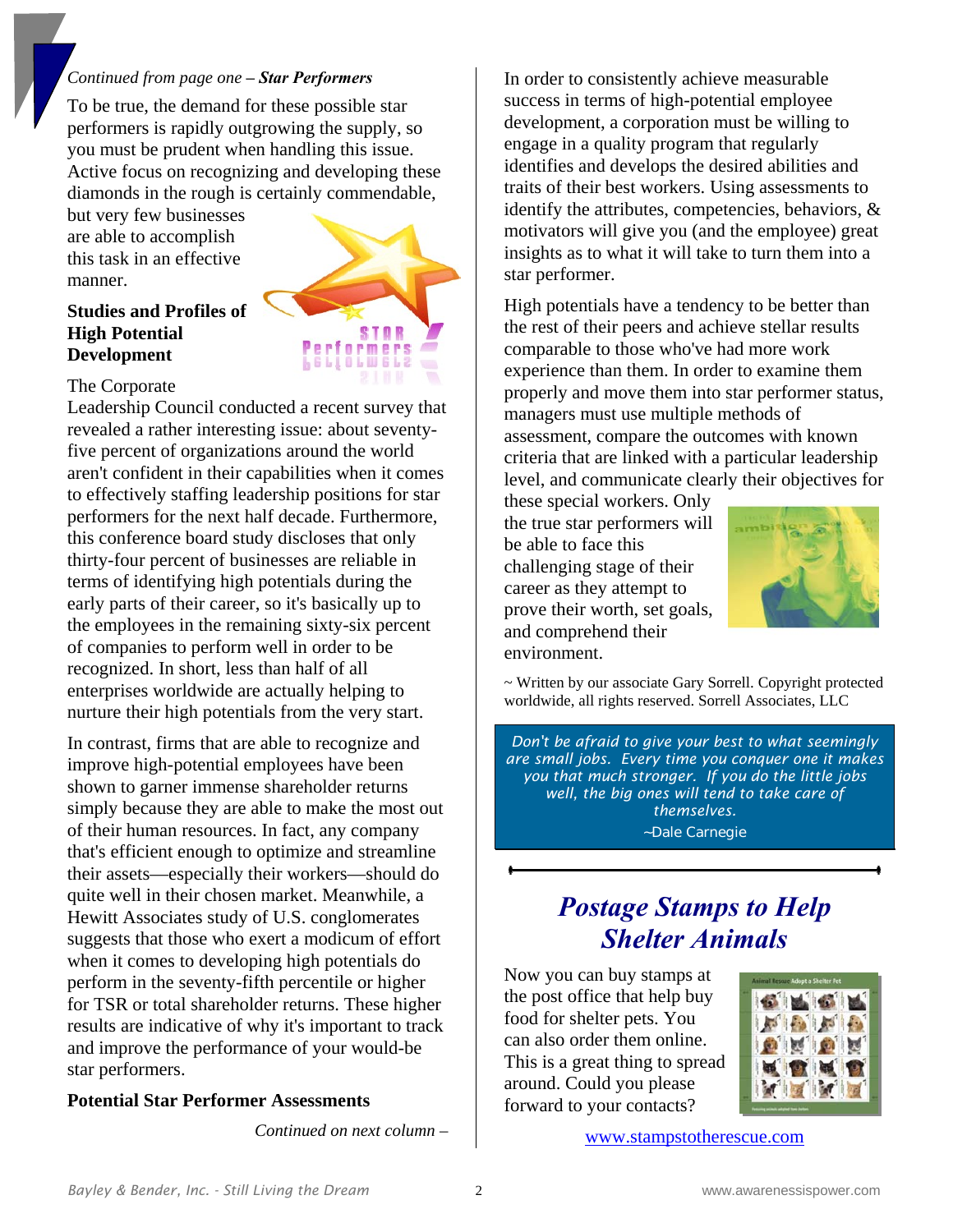# *Continued from page one – Job Benchmarking*

 It has nothing to do with whether or not they are a good candidate. The person being interviewed might have something in common with the interviewer or they may be a friend of a friend and nobody else in

the company knows that that person is pretty much a lock to get the role before the interview even starts.

To solve the problem, companies need to engage in job benchmarking. Instead of starting with a stack of 100 resumes and trying to pick out the ones that are free from spelling errors, it makes a lot more sense to



start with the role / job. Once the accountabilities of that role have been identified, only then should a company start to look for a suitable candidate to fill those requirements.

Sometimes this is not easily done by someone who is inside the company. They may have other responsibilities and they are not likely fully trained to benchmark a position. They may not be asking themselves the right questions when they try to figure out what that role means to the company and what the person who fills that role should be responsible for in order to be successful in the job. Assessments are the key to doing this correctly and without personal bias.

You might drive your car every day but when it comes time to get it fixed, it's not something you try to do yourself. Somebody in your company might be the best manager possible, but they may not have the skills to choose the perfect candidate for a role on their team. If you engage the services of a good job benchmarking company, then it will allow the manager to focus on their job while someone else helps to choose the right candidate.

~ © Copyright protected, all rights reserved worldwide. Sorrell Associates

**Pillars of Success. Don't miss this book! It's a Great Gift for your team, family, friends, or co-workers. Call Janine to order 301-439-8317 or click on the image for more information!** 

#### **PILLARS OF SUCCESS**

It's no secret that success is something everyone wants. The process can be a mystery and *Pillars Of Success* is a book all about revealing success secrets of several of the most prosperous people in business today.



You will learn what Pat says are three important things leaders and successful people have in common.

#### **CLICK ON THE IMAGE FOR MORE DETAILS AND TO GET YOUR COPY TODAY!!**



## **Put Some Positive Energy In Your Life**

Identify activities that make you feel good, then do more of them every day. Asking these questions will help you identify such activities:

- $\checkmark$  What always makes me smile?
- What makes me feel fulfilled?
- $\checkmark$  What small things make me feel content?

*Family Circle*, 110 Fifth Ave, New York, NY 10011

## **Avoid Distractions At Work**

Jumping from one thing to the next indicates an undisciplined commitment to priorities.

*12 Simple Secrets of Happiness at Work* by Glen Van Ekeren

*Dealing with people is probably the biggest problem you face, especially if you are in business. Yes, and that is also true if you are a housewife, architect or engineer.* 

~ Dale Carnegie

Don't miss next month's issue. **Subscribe now!** 

AWARENESS IS POWER® *Insights for Business* 

2024 Powder Mill Rd Silver Spring, MD 20903

> Tel: 301-439-8317 E-mail: aip@awarenessispower.com

Visit Our Web Site at: www.awarenessispower.com

12 **Issues For Only \$97** 

**LARS** uccess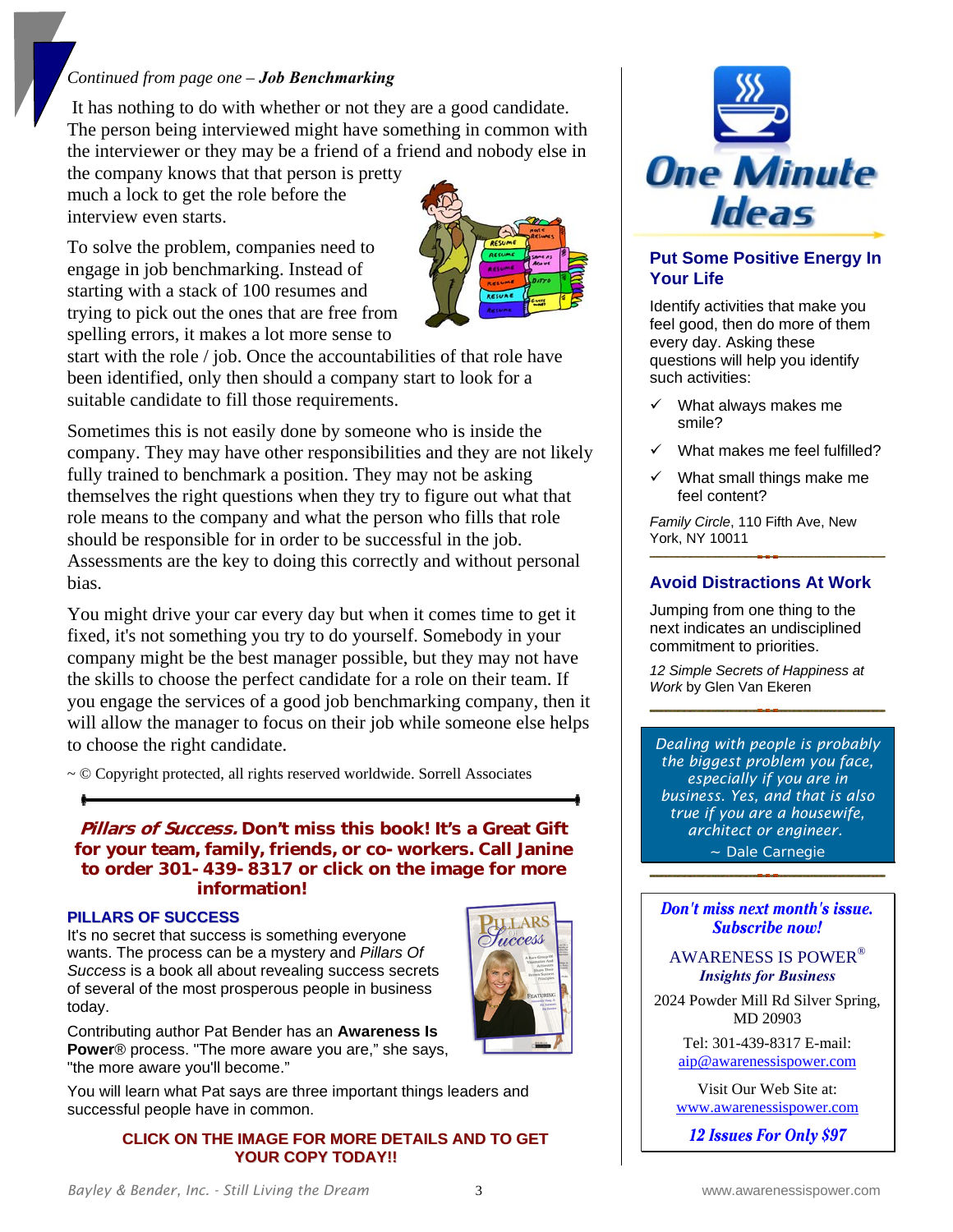# *Change ‒ The Full Spectrum*

Did you know that 54% of the population resists<br>Change? 46% embrace change or create change? 46% embrace change or create change. I could not understand why *many* people *do* not embrace change or create change until my husband Bob died unexpectedly April 19, 2009. Bob's death was such a shock to me…. it took the life right out of me.

So what is change all about? Now I understand why people don't always embrace change. I knew I needed help and I am so lucky to have Fr. Joe Muth give me grieving counseling with the loss of my sweet Bob.

There are 4 stages of grieving that most people go through when they are dealing with change.

The first stage is **Denial**. Denial is when you have evidence that something is going to happen but you don't believe it.

The second stage is **Anger**. This is when people fuss at themselves and everyone around them. They will generally act mean, angry, resentful, jealous and seethe because they realize change is happening and they aren't happy about it.

The third stage is **Depression**. They realize they aren't in control. Things are changing and there is nothing they can do about it. They feel *badly* and they want to sleep. They have trouble coping. They get depressed. Sometimes depression is anger tuned in on yourself – you put yourself down.

The fourth stage is **Acceptance**. Some people go right through all 4 stages very quickly and some people get stuck in one stage and never move past it. Some people take a long time to get to acceptance, but that is when you realize well- things have changed. You've had the wide range of emotions and you need to accept it and move on. You know it when it feels right inside. They have had the FULL SPECTRUM of emotions.

**So how do you deal with change?** We are offering you 7 ways to deal with change.

1. **Assess and recognize which stage you are in and what will it take for you to get to acceptance.**  What are your support systems?

*Continued on next column* **–**

This could be anyone in your life. Who are the people that can help you?

2. **Be proactive.** Don't wait until the sky falls. Do something positive toward supporting the change. Make change a positive change. Thrive in change.

You could be proactive with that couldn't you? The emotional side is the power.

3. **Choose to have a positive Attitude.** What does that mean? It means to be thankful for everything you have. Some people call these positive affirmations. A couple of my affirmations are:

"I am so thankful that I had the most incredible marriage with such a loving and kind husband Bob Bender. "I am so thankful to you and all of my friends and everyone that is popping into my life that

is helping me".

4. **Visualize a good ending or outcome to the change.** When people are facing change, one of the ways to get through change is to try to imagine things are going to be better in the future and to picture that in your head.

5. **Rely on your support system and don't be afraid to seek the help beyond your regular support system.** Get help. Get the emotional support you need for change.

6. **Do something nice for yourself. Take care of yourself. Take time for yourself.** It was a year after Bob's funeral when I attended the Baltimore Symphony Super Pops concert with my friends. I was having a horrendous day.

The program that special day was a Motown Tribute (my favorite music) and the *act* that was performing with the Baltimore Symphony Orchestra was **Spectrum,** a singing group from Las Vegas. **They put on a phenomenal performance.** This *was* the first time in a long time I *had* been happy. This music made me come alive inside. I bought their CD after the performance and began listening to their music all day  $long - in$  the car – in the house. This really helped turn me around. They are the best kept secret and I want to share this gift with you. Check out www.spectrumsings.com and order their fabulous Motown Tribute CD's.

*Continued on page five* **–** *Change*